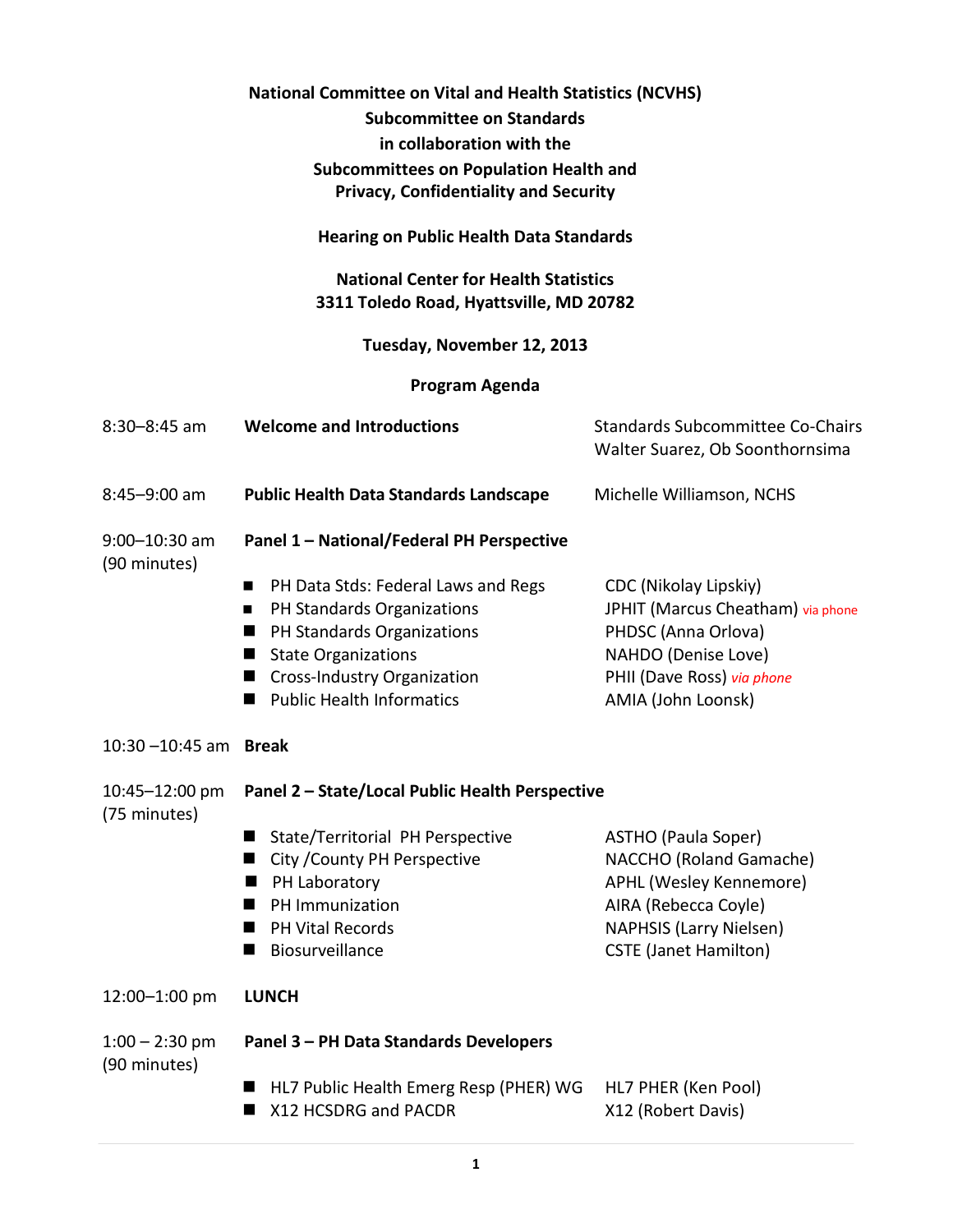|                                  | IHE Quality, Research, PH Comm (QRPH)<br>■<br><b>CDC PHIN VADS</b><br>BioSense: Implementation of Data Stds<br>■<br><b>ONC S&amp;I Framework</b><br>■<br>Internat'l Society for Disease Surveillance | <b>IHE QRPH (Didi Davis)</b><br>CDC (Sundak Ganesan)<br>CDC (Nikolay Lipskiy)<br><b>ONC</b> (Jim Daniel)<br>ISDS (Charlie Ishikawa) |  |
|----------------------------------|------------------------------------------------------------------------------------------------------------------------------------------------------------------------------------------------------|-------------------------------------------------------------------------------------------------------------------------------------|--|
| $2:30 - 3:30$ pm<br>(60 minutes) | Panel 4 - Software and Application Vendors and Public Health Data Standards                                                                                                                          |                                                                                                                                     |  |
|                                  | <b>EHR Vendor</b><br>■<br>PH Information Systems<br>Interoperability and Exchange<br>Vital Records System Vendor                                                                                     | EPIC (John Stamm)<br>OZ Systems (Ken Pool)<br>Care Evolution (Vik Kheterpal)<br>Genesis (Rich Huber)                                |  |
| $3:30 - 3:45$ pm                 | <b>Break</b>                                                                                                                                                                                         |                                                                                                                                     |  |
| $3:45 - 5:00$ pm<br>(75 minutes) | Panel 5 - State Initiatives and Readiness for Standards Implementations                                                                                                                              |                                                                                                                                     |  |
|                                  | Tennessee DOH<br>■<br>Minnesota DOH<br>Indianapolis (Marion County Hlth Dept)<br>Maryland HIE (CRISP)                                                                                                | John Roberts<br>Marty LaVenture via phone<br>Joe Gibson<br><b>Scott Afzal</b>                                                       |  |
| 5:00-5:20 pm<br>(20 minutes)     | <b>Subcommittee Discussion</b><br>Themes                                                                                                                                                             |                                                                                                                                     |  |
|                                  | <b>Next Steps</b><br>(Note: to be continued during Subcommittee Breakout Sessions Nov 13-14)                                                                                                         |                                                                                                                                     |  |
| 5:20-5:30 pm                     | <b>Public Comments</b>                                                                                                                                                                               |                                                                                                                                     |  |
|                                  |                                                                                                                                                                                                      |                                                                                                                                     |  |

## **Purpose:**

The purpose of this hearing is to gather industry input on the state of health data standards used by public health and population health programs.

The scope of this hearing includes standards used for electronic exchange of information between public health and external stakeholders. This includes standards for data coding, document-type standards, message content, structure and format standards, transport, vocabulary and terminology, and data management standards across various public health functions and activities including but not limited to vital statistics, bio-surveillance, syndromic surveillance, screening, immunizations, public health laboratory, environmental health, and public health/population health analytics. Coding and classification systems for certain core public health data elements will be included.

The hearing will start with an overview of where and how health data standards are used across public health functions, and the current status of public health data standards. A series of panels will follow with testifiers representing public health data standards organizations, public health agencies, standards developers, and software/application vendors. Important work has been done in standard